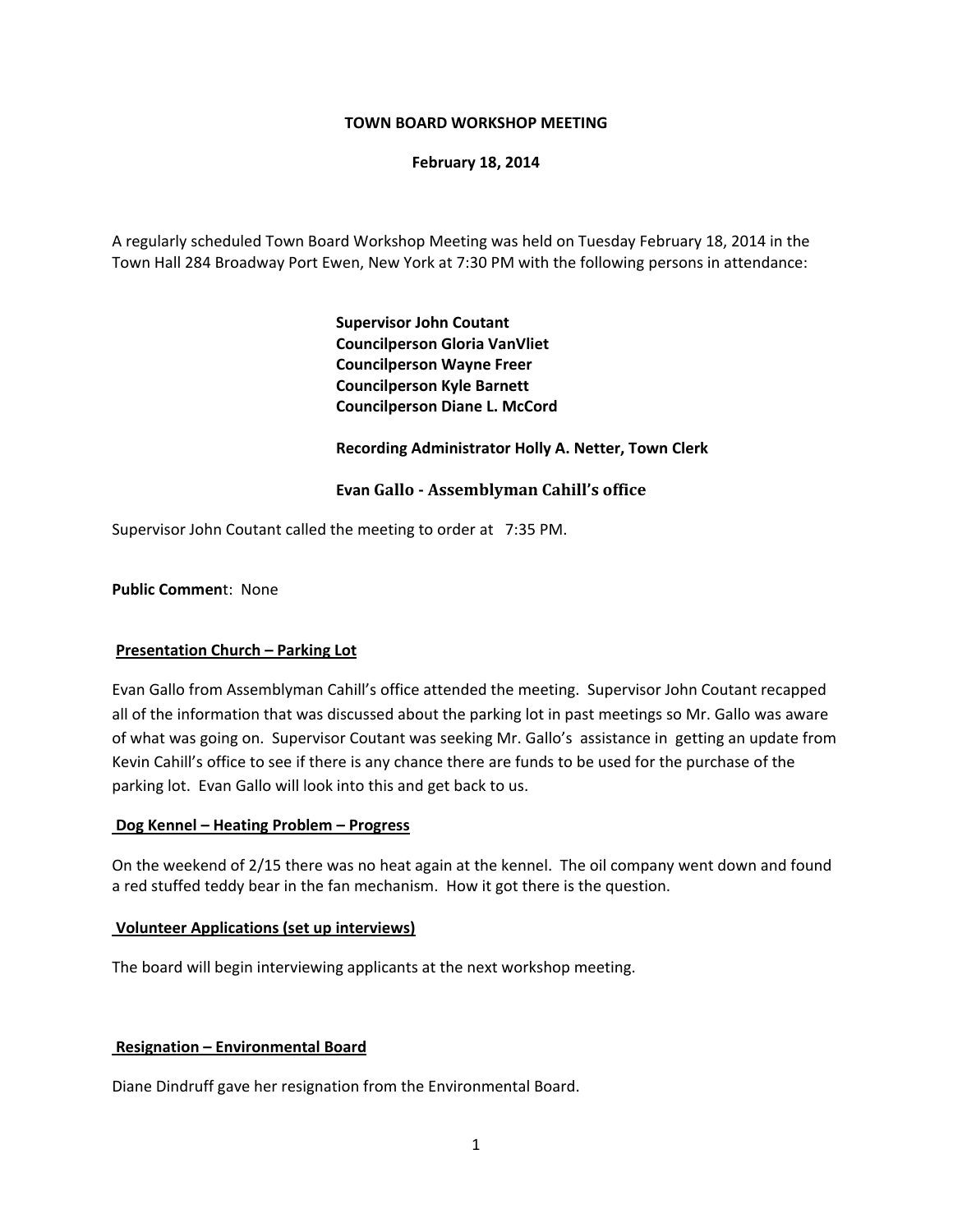# **Assemblyman Cahill Letter**

A letter was sent to Supervisor Coutant from Governor Cuomo asking for input on the key issues that will be impacting our municipality in the 2014 State Legislature Session. The Town Board will review the contents and give comments back. Several questions were posed to Evan Gallo to look into. One question asked was how the Governor's proposal of a real property Freeze allowing a personal income tax credit for homeowners whose school and local government stays within the 2% cap was going to work. Supervisor Coutant also questioned what happens if a town stays within 2% and your school does not. The letter also referenced the town receiving a sum of aid from the State in the amount of \$41,457 which the board questioned. The Route 28 Bridge located over the Esopus Creek that was referenced in the letter is not in our township. However, the Board pointed out the Rondout Creek Bridge project is the mutual project that affects the Town of Esopus and the City of Kingston. Evan Gallo will get back to the Town to clarify these questions.

## **Snow Blower Purchase – Highway Department**

Highway Superintendent Mike Cafaldo purchased a snowblower attachment for the bobcat. The blower will allow him to move snow to other locations and will help keep the roads passable in tight areas such as Connelly.

## **Zoning Board Chairperson**

Kathy Kiernan has accepted the position of Chairperson of the ZBA. A resolution will be made to appoint her at the next Town Board Meeting.

## **Miscellaneous items discussed**

Alison Bickert, town resident and Junior at SUNY Oswego majoring in Zoology sent a letter to the Town Board asking them to consider sponsoring her for an international trip to South Africa. There is no money in the budget for this request but the Individual Board members will consider making a personal donation.

A mistake was made listing \$1,000 for Office Supplies instead of \$10,000. A budget adjustment each month will be required.

Councilperson Kyle Barnett was contacted by members of the Bruderhof regarding the debacle in front of the Planning Board. Councilperson Barnett said he was not present at the meeting and was not sure how it got out of control. He expressed the Bruderhof was not happy about it. Councilperson Barnett called the building Inspector Tim Keefe to review the statute of law pertaining to this matter. Councilperson Barnett cannot see how it could have been interpreted any other way than to favor the manufacturing which is what the Bruderhof proposed to do on their property. In fact the statute of the law reads almost as if it was written for the Bruderhof, defining what a religious community is. He does not understand how there could be so much confusion. Unfortunately the fiasco that happened at the